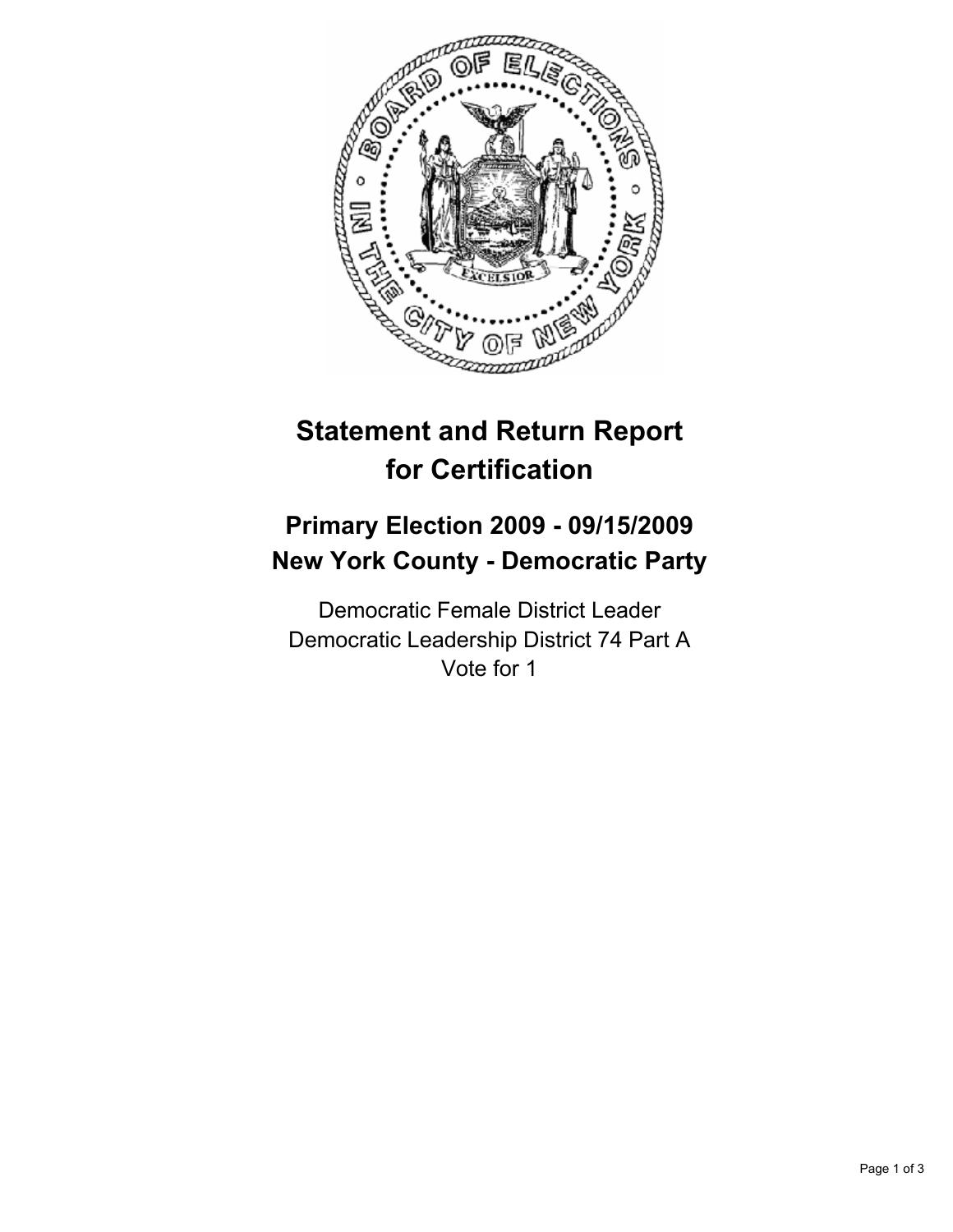

#### **Assembly District 74**

| <b>Total Votes</b> | 2.512 |
|--------------------|-------|
| ROSIE MENDEZ       | 1,957 |
| MILDRED R MARTINEZ | 555   |
| AFFIDAVIT          | 32    |
| ABSENTEE/MILITARY  | 31    |
| <b>EMERGENCY</b>   | 42    |